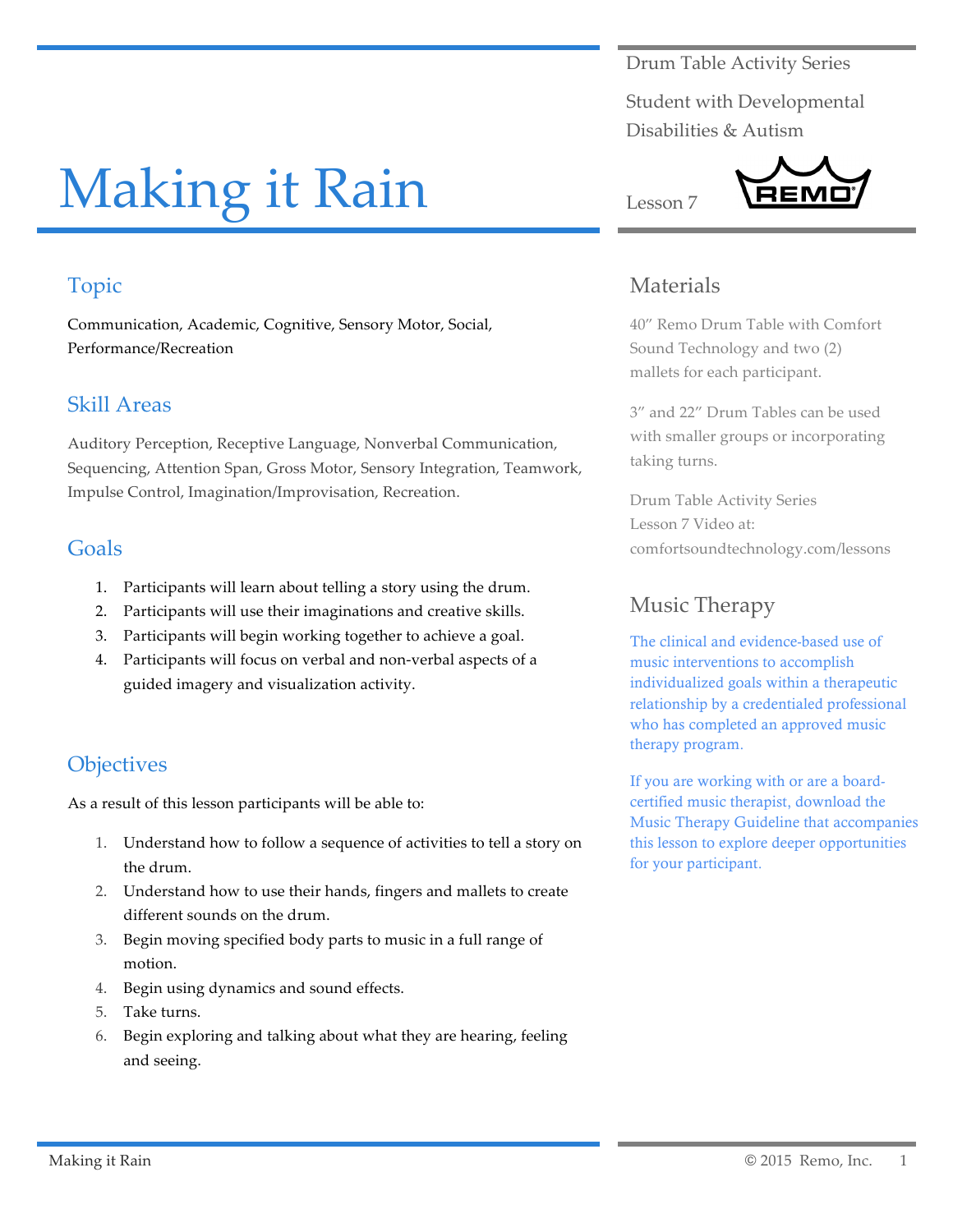# **Introduction**

Have participants seated or standing in a circle around the drum with room to stand and move around. Have all materials ready. Activity can be done for 15 minutes or longer if needed.

# Instructions:

Introduce activity. Provide simple clear instructions slowly. Model each activity and ask conformational listening questions.

- 1. Begin by asking students to take a deep breath and relax. Then ask students if they have ever heard a rain storm. Begin discussing (if appropriate depending on abilities) what they hear during a storm, what happens, how it begins, how does it end, etc. Consider that with some groups with limited verbal communication, simple nonverbal modeling may be the best approach. With responses or in demonstrating wind or rain you can briefly preview some of the steps of the lesson on the table. For example: "You hear rain drops" begin tapping your fingers lightly in the middle of the drumhead, etc.
- 2. Tell students that the are going to create a storm on the drum. Begin by having students lightly rub their open hands on the drum in small circles. Have students continue slowly asking hem to hear the wind. You can then have the wind get a little fast or more dramatic. You can ask students then to lightly use their nails in the same small circles. Ask students to imagine they are laying in bed and listening to the storm. Then ask to listen and hear the raindrops. Start tapping fingertips lightly on the drum. Model and have participants follow. Alternate between wind and raindrops.

Ask participants if they can hear the rain getting louder. Have some participants turn their palms up and use their nails to tap out louder and more intense rain. Tell them that it is really starting to rain. As students are growing the storm take two mallets out. Have participants continue the storm. Then ask if students can hear the thunder in the distance.

- 3. Begin a gentle roll in the center of the drum. Have everyone say "thunder" as you increase intensity of thunder. Grow the storm.
- 4. Continue to tell students to listen to the storm. Imagine they are watching or laying in bed listening. Students can close

# Helpful Resources

American Music Therapy Assn (musictherapy.org)

The Comfort Sound (comfortsoundtechnology.com)

Remo, Inc. (remo.com)

## **Credits**

These lessons authored by:

George Thompson Director of Music & Performing Arts Teri, Inc.

In collaboration with:

Terri Wiener, MT-BC Music Therapist Teri, Inc.

Remo, Inc.